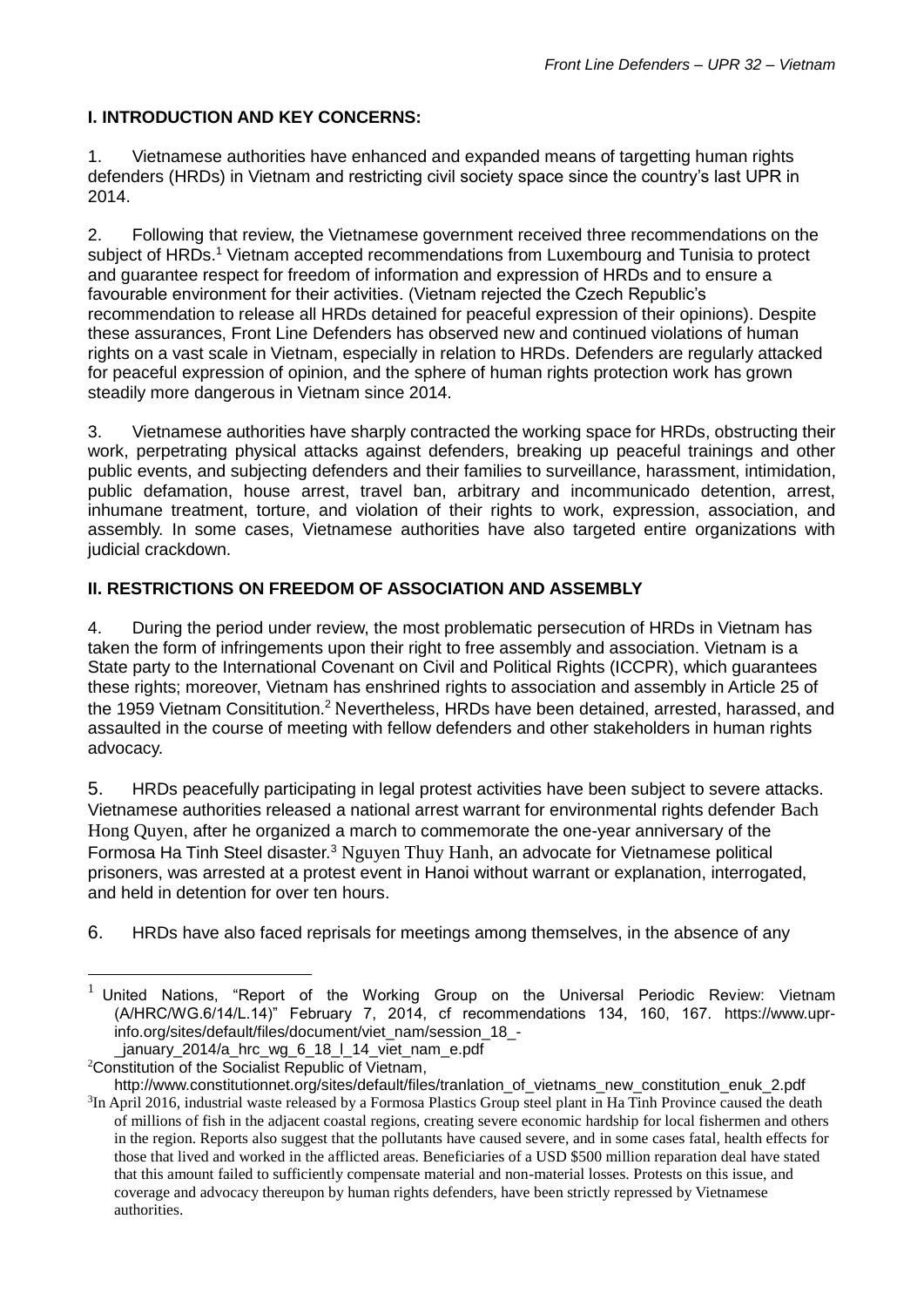political or protest demonstration. In June 2015, human rights blogger [Pham Thanh Nghien](https://www.frontlinedefenders.org/en/case/case-history-pham-thanh-nghien) was planning to host a meeting of the Vietnam Bloggers Network to discuss advocacy for an upcoming human rights campaign. Local police prevented the visiting Network members from entering Pham Than Nghien's home. When the defender left her house to speak to police, they struck the defender in the face and knocked her to the ground, after which they separated her from other Network members and continued to beat her. In August 2015, to commemorate human rights journalist Tran Minh Nhat's release from prison, a group of HRDs traveled to Lam Dong Province to visit the journalist. Police stormed the bus carrying the HRDs and assaulted several of them, including campaigner and torture whistleblower [Truong Minh Tam](https://www.frontlinedefenders.org/en/case/case-history-truong-minh-tam), who was dragged off the bus and beaten. In June 2017, human rights blogger and campaigner [Nguyen Dang Vu](https://www.frontlinedefenders.org/en/case/nguyen-dang-vu-arbitrarily-arrested-and-beaten-police) was visiting local activists in Dak Lak Province when he was arrested by plainclothes police and held in detention for over 30 hours. During his arbitrary detention, the defender was beaten, denied food, and deprived of his cell phone and other belongings.

7. Vietnamese authorities take particularly aggressive action against HRDs assembling in solidarity. Groups of HRDs gathering outside courthouses during trials of other defenders are subject to mass-arrest, arbitrary detention, and police violence. Similarly, defenders who travel to police stations and detention centres seeking information about detained colleagues are also at high risk. [Truong Van Dung](https://www.frontlinedefenders.org/en/case/prisoners-rights-defenders-detained-and-beaten-police), a prisoner rights advocate, traveled to a Hanoi police station to seek information about the whereabouts of a fellow defender in March 2018. He was taken into the station by plainclothes police, interrogated, deprived of his belongings, violently beaten, and then dumped unconscious on his home street late that evening.

8. When Vietnamese HRDs fail to receive protection from Vietnamese authorities, they often turn to foreign nations for support. Vietnamese authorities respond to such outreach with obstruction and violent reprisal. In February 2014, legal expert Nguyen Bac Truyen attempted to visit the Australian Embassy to report on a recent attack against him by local police. *En route* to the embassy, three men who the defender believed to be plainclothes police stopped and assaulted him. In June 2017, following a meeting between human rights lawyer [Le Quoc Quan](https://www.frontlinedefenders.org/en/case/agents-threaten-kill-hrd-family) and US Senator John McCain, plainclothes police officers obstructed the defender in his home and threatened to kill him, his wife, and his daughters if he continued his human rights work. In November 2017, HRDs Nguyen Quang A, Pham Doan Trang, and Bu Thi Minh Hang were arbitrarily detained after meeting with an European Union delegation in Hanoi. In 2018, Vietnamese authorities have adopted new tactics, at times wiring shut the front doors of the homes of HRDs to prevent them from attending public meetings with visiting dignitaries.

# **III. RESTRICTIONS ON FREEDOM OF EXPRESSION**

9. Article 19 of the ICCPR establishes that all persons enjoy the right to freedom of expression and opinion. Likewise, Article 25 of Vietnam's Constitution protects freedom of speech for all Vietnamese citizens.<sup>4</sup> Instead of protecting these rights, Vietnamese authorities wield an arsenal of *de facto* censorship laws and regulations to muzzle free speech and undertake criminal persecution of human rights defenders. HRDs engaging in free speech online and in public fora, including bloggers, writers, journalists, and documentary filmmakers, have been subected to judicial proceedings under such charges as "abusing democratic freedoms to infringe upon the interest of the state", "attempting to overthrow the general administration" and "conducting propaganda against the state".<sup>5</sup> Despite the 2015 revision of Vietnam's Penal Code (enacted in 2018), which reworded and renumbered both of the above charges, law enforcement continue to cite outdated criminal charges and articles when taking action against human rights defenders.

10. In May 2014, Vietnamese authorities arrested blogger and former police officer [Nguyen Huu](https://www.frontlinedefenders.org/en/case/case-history-nguyen-huu-vinh-ba-sam) 

1

<sup>4</sup>Constitution of the Socialist Republic of Vietnam,

[http://www.constitutionnet.org/sites/default/files/tranlation\\_of\\_vietnams\\_new\\_constitution\\_enuk\\_2.pdf](http://www.constitutionnet.org/sites/default/files/tranlation_of_vietnams_new_constitution_enuk_2.pdf) <sup>5</sup>See Vietnam: Penal Code, adopted January 1, 2018, Articles 331 and 109, available in translation here: [<http://www.wipo.int/edocs/lexdocs/laws/en/vn/vn086en.pdf>](http://www.wipo.int/edocs/lexdocs/laws/en/vn/vn086en.pdf)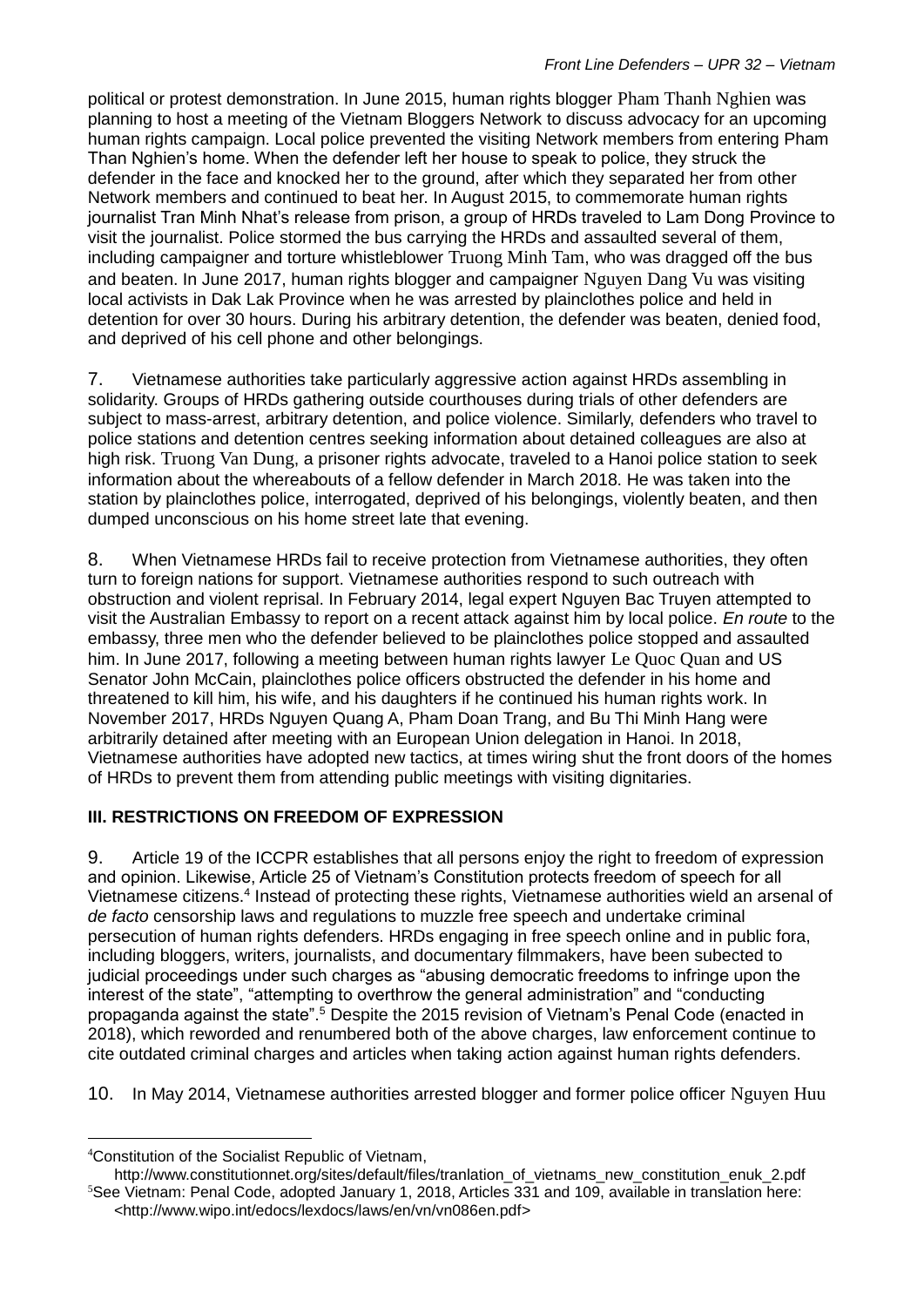[Vinh](https://www.frontlinedefenders.org/en/case/case-history-nguyen-huu-vinh-ba-sam) and his assistant Nguyen Thi Minh Tuy; they were convicted of "abusing democratic freedoms to infringe upon the State's interests" in March 2016 for publishing articles supporting human rights and critical of the Vietnamese government. In 2017, a Vietnamese court issued, and later upheld, a 5-year prison sentence for citizen journalist [Nguyen Van Oai](https://www.frontlinedefenders.org/en/case/nguyen-van-oai-arrested) for violating the terms of his parole, pursuant to a 2013 conviction of "attempting to overthrow the state administration" for his writings and other activism activities. In June 2017, a Khanh Hoa Province court convicted activist blogger [Nguyen Ngoc Nhu Quynh](https://www.frontlinedefenders.org/en/case/arrest-nguyen-ngoc-nhu-quynh), frequently known by her online alias "Me Nam" (Mother Musroom), to ten years' imprisonment for "defaming the state". Prior to her arrest, Nguyen Ngoc Nhu Quynh was the coordinator of the Vietnamese Bloggers Network, and used her own blog to report incidents of human rights violations and goverment corruption in Vietnam. Writer and activist [Pham Doan Trang](https://www.frontlinedefenders.org/en/case/pham-doan-trang-arrested-after-meeting-eu-delegation-hanoi) has been subject to ongoing harassment in retaliation against her writing, which includes the textbook *Politics for All*, a Vietnamese-language primer on democracy, other articles and blog posts on human rights topics. She has been kept under strict control since June 2018, often escorted by police from her home to a local police station each morning and returned each evening.

11. As Vietnam strengthens its technological capacity, threats to the work and safety of HRDs also continue to grow. Vietnamese defenders and human rights organizations are subject to frequent online attacks and hacking attempts on their websites and Facebook pages. In addition to traditional hacking attacks, authorities are suspected to be behind a widespread campaign of reporting "inappropriate content" on the Facebook pages of defenders and their organizations, resulting in Facebook temporarily or permanently blocking access to the page. Such attacks are particularly damaging to the work of defenders in Vietnam, given Facebook's status as one of the predominant platforms for social communication and information-sharing.

12. Vietnam's new Cybersecurity Law, passed into law in June 2018, poses a similar threat to HRDs and their free expression online. The law, drafted by Vietnam's Ministry of Public Security, grants sweeping authority to the state to:

- $\Box$  persecute any online discourse or posted information deemed to be offensive, defamatory, or threatening to the state;
- $\Box$  delete from the internet or block the spread of any content prohibited by the state;
- $\Box$  require the localized storage of all data used by companies providing online services to Vietnamese citizens.

Such provisions will enable a political regime already adept at suppressing HRD voices to rapidly expand their capacities for monitoring HRD communication, stifling their voice, and persecuting their speech.

## **IV. JUDICIAL PROCESS**

13. Proper judicial procedure is rarely practiced in law enforcement's treatment of Vietnamese HRDs. Police frequently take HRDs into custody with no explanation or arrest warrant, and in many cases without wearing an identifying uniform, insignia, or badge. Defenders are forced to comply with these acts of arbitrary detention out of fear of physical assault or due to force of numbers of plainclothes agents carrying out the arrest.

14. Once in custody, HRDs are often denied access to family or legal counsel, and notice is rarely provided to family members or legal counsel of a defender's whereabouts or legal status. During periods of detention from one to two days, a common phenomenon for Vietnamese defenders, such access is virtually non-existent. When family or colleagues learn of the whereabouts of a detained defenders, they are often required to appeal to police for hours to secure the release of a defender. No compensation is offered for HRDs subject to this treatment.

15. Following indictment, Vietnamese authorities often continue to obstruct communication between HRDs and their legal counsel. Trial dates are frequently rescheduled earlier or later with no warning to family or to defence counsel, leaving defenders with no representation in the courtroom. Trials are frequently very short, and allow defenders little to no chance to defend themselves, whether or not their legal counsel is present. Criminal sentences are frequently very long. In the trials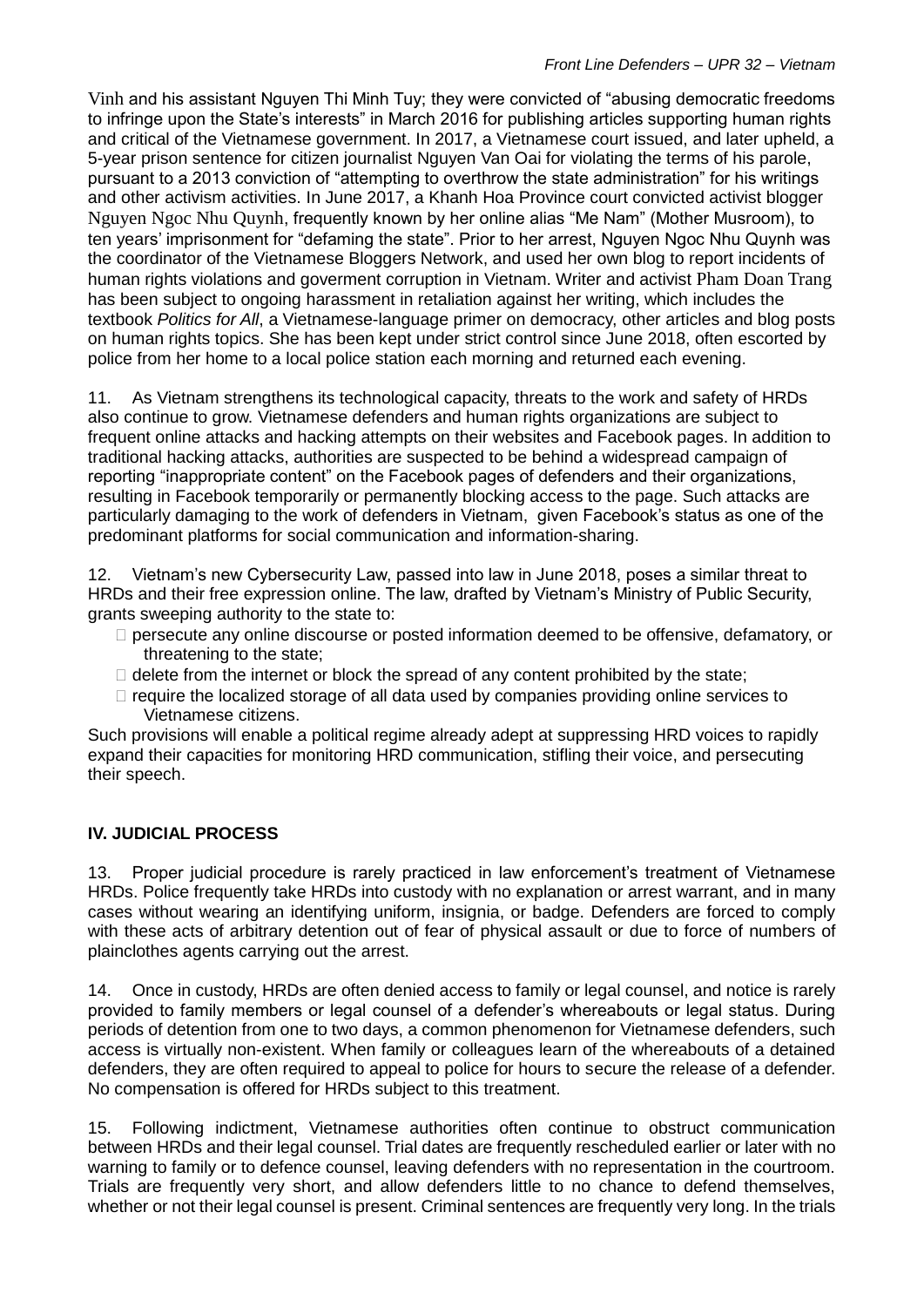of eight Brotherhood for Democracy members in April 2018, the cumulative sentences amounted to [86 years' imprisonment and 25 years' probation.](https://www.frontlinedefenders.org/en/case/eight-members-brotherhood-democracy-found-guilty-and-sentenced-0)

16. Once convicted and sentenced, HRDs are subject to harsh conditions in prison. Imprisoned defenders report receiving extensive verbal abuse, in particular from fellow inmates believed to be planted or encouraged by prison officers. These inmates regularly harass and threaten defenders, and requests to transfer cells are ignored. During his appeal hearing, labour rights defender Hoang [Duc Binh](https://www.frontlinedefenders.org/en/case/hoang-duc-binh-targeted-coverage-formosa-waste-spill-protests) revealed that he had been housed with death row inmates, who had attacked him on multiple occasions. During the incarceration of land rights activist [Can Thi Theu,](https://www.frontlinedefenders.org/en/case/sentencing-land-rights-defender-can-thi-theu) guards terrorized the defender by informing her that her cellmates were both HIV-positive and implying that she was at risk of contracting the virus. To exacerbate defenders' sense of isolation in detention, convicted HRDs are occasionally relocated to remote prisons distant from their family. [Nguyen Ngoc Nhu](https://www.frontlinedefenders.org/en/case/arrest-nguyen-ngoc-nhu-quynh)  [Quynh](https://www.frontlinedefenders.org/en/case/arrest-nguyen-ngoc-nhu-quynh) is currently incarcerated in Than Hoa Province, over 900 kilometres distant from her family's home.

17. Vietnamese human rights lawyers are regularly obstructed from the ordinary and lawful conduct of their official business, refused access to their clients, given limited opportunity to present their case in court, and denied access to materials on their laptops and cell phones during trials.

## **V. OTHER MEASURES FOR TARGETTING HRDS**

18. Vietnamese authorities frequently use travel bans to block HRDs from travelling abroad, whether for participation in human rights meetings or simply for travel. These bans are sometimes communicated officially to HRDs, but in other cases, defenders only learn that they have been subject to a ban upon reaching the airport in anticipation of their travel, as in the case of labour rights defender [Do Thi Minh Hanh](https://www.frontlinedefenders.org/en/profile/do-thi-minh-hanh). When she attempted to pay a visit to family in Germany in May 2018, border police cited "national security" as the reason she could not travel.

19. While refusing to let many defenders leave the country, the Vietnamese government also refuses to let certain HRDs return. Professor and human rights blogger [Pham Minh Hoang,](https://www.frontlinedefenders.org/en/case/pham-minh-hoang-faces-deportation) was convicted of "attempting to overthrow the people's administration" in 2011. In June 2017, the defender was stripped of his Vietnamese citizenship and deported to France. The government denied his requests to return to Vietnam to care for family members in need. In June 2018, Brotherhood for Democracy members [Nguyen Van Dai](https://www.frontlinedefenders.org/en/case/case-history-nguyen-van-dai) and [Le Thu Ha](https://www.frontlinedefenders.org/en/case/eight-members-brotherhood-democracy-found-guilty-and-sentenced-0) were exiled to Germany, following their April conviction of the same charge.

20. HRDs are regularly subject to attacks on their homes and the homes of their friends and family by gangs of strangers, who frquently wear masks to hide their features. These individuals are commonly suspected to act in the service of law enforcement, and in some cases defenders have been able to confirm this connection. In January 2016, unknown individuals attacked the family home of [Tran](https://www.frontlinedefenders.org/en/case/case-history-tran-minh-nhat) [Minh Nhat](https://www.frontlinedefenders.org/en/case/case-history-tran-minh-nhat), throwing stones and poisoning plants, later carrying out similar attacks upon other properties of the defender and his family members. [Le My Hanh](https://www.frontlinedefenders.org/en/case/beating-environmental-rights-defender-le-my-hanh), a citizen journalist who reported on the Formosa disater, was assaulted with two friends in May 2017 when a group of five individuals forcefully entered their apartment, sprayed the defender and her friends with pepper spray, and beat the defender until she fell unconscious. When she reported the incident, local police discouraged her from pursuing charges. In June 2018, labour rights defender [Do Thi Minh Hanh](https://www.frontlinedefenders.org/en/profile/do-thi-minh-hanh) was subject to weeks of terrorizing attacks by unidentified individuals. For multiple nights, masked strangers pelted the defender's father's house with rocks, detritus, and one suspected incendiary device. Local police failed to respond to repeated calls for assistance.

21. Vietnamese HRDs are also victim to frequent attacks outside the home. Front Line Defenders has responded to cases of individuals beaten in the street and knocked off of motorcycles—as in the July 2016 attack on journalist and human rights campaigner [To Oanh](https://www.frontlinedefenders.org/en/case/case-history-oanh) and his wife. Attackers have assaulted HRDs with fists, clubs, and metal bars, often breaking bones and drawing blood. After dropping his son off at school, environmental and and civil rights advocate